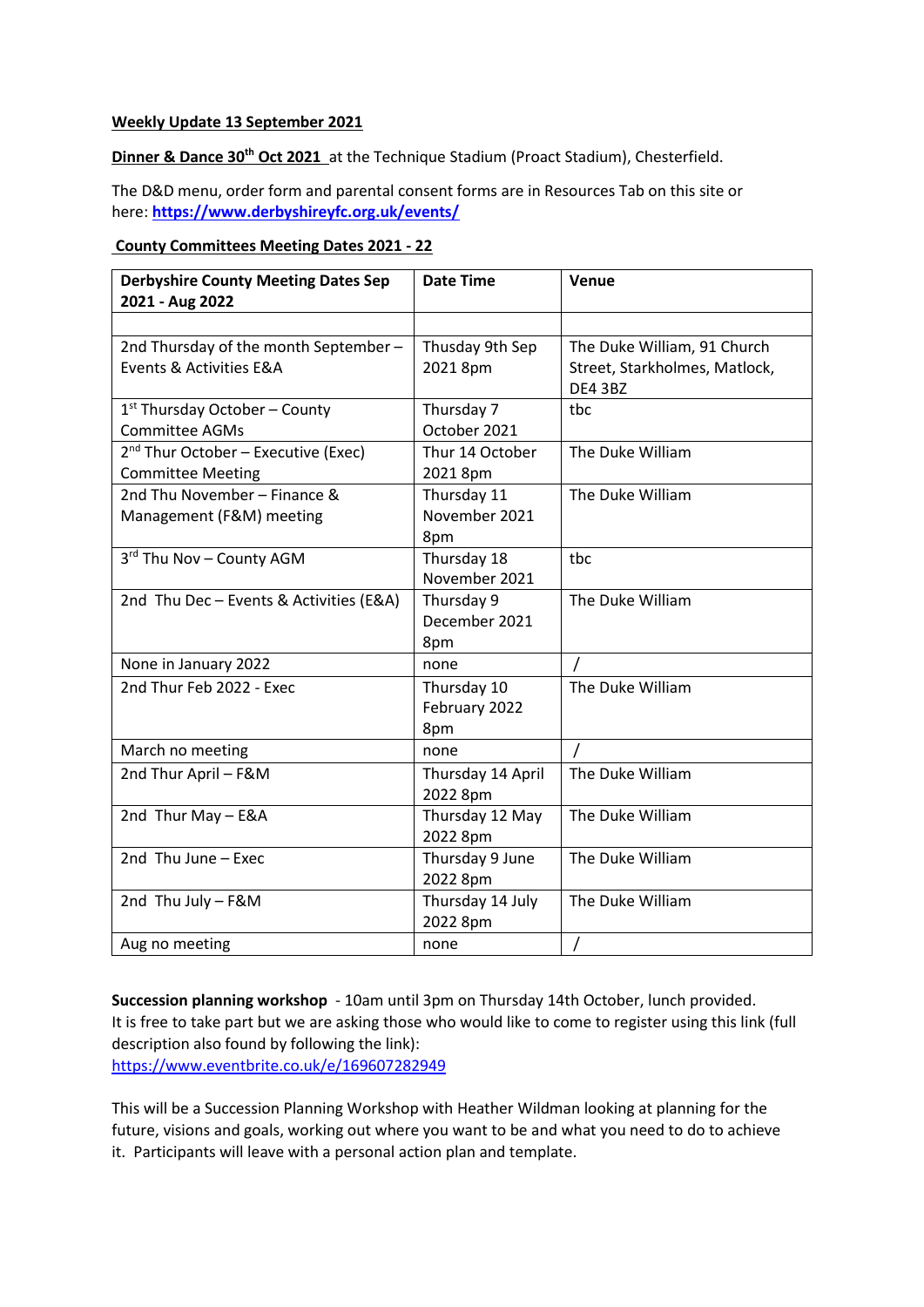This is open to individuals, but we are also encouraging farmers to come as a family group (including any non-farming children) to help make this a really worthwhile process and help build resilience into farm businesses. If you have any further questions, please don't hesitate to contact **Lorna Critchlow** or ask County Admin for more info.

**Next County Committees AGM on 7th Oct,** I have emailed out the agenda and last minutes to all officers who attend this meeting. **All newly elected club Secretaries and Chairs are also invited** to this meeting **and all newly elected Committee reps**. I will send new reps the info once I have their names and email addresses.

**EMA TOW -** The Under 28's men's Derbyshire team are competing this Saturday 18<sup>th</sup> Sep. Good Luck!

**Return Trophies –** Please return any trophies you have A.S.A.P to Amanda – County Admin.

Competitions coming up to practice for: Date and Venue t.b.c

| County Stock judging Beef Live and Carcase | Live = Sunday $24th$ Oct 2021        |
|--------------------------------------------|--------------------------------------|
| (21 & under, 28 & under)                   | <b>Carcase</b> = $25th$ Oct 2021 tbc |
| Sponsored by SBAS & AHDB & KERBL/Rutland   |                                      |
| Lamb Live and Carcase                      | <b>Live</b> = Sunday 24th Oct 21     |
| (21 & under, 28 & under)                   | <b>Carcase</b> = $25th$ Oct t.b.c.   |
| Sponsored by SBAS & AHDB & KERBL/Rutland   |                                      |
| Pig Carcase                                | <b>Carcase</b> = $25$ Oct $21$ t.bc. |
| 21 & under, 28 & under                     |                                      |

**County Administrator on leave-** Amanda will be on leave W.C. 27<sup>th</sup> September for 1 week.

**National News** – for more info about any of the following articles, please ask Amanda.

The finals of the YFC Achiever Awards will run throughout next week (13-17 September) and we will be sharing an awards video every evening next week on the website, YouTube, Facebook and IGTV.

YFC Made Me - With only a few weeks to go until National Young Farmers' Week, National really need your YFC Made Me stories from alumni or current members in your county who can talk about YFC over the last 90 years.

Mental Health First Aid Training - Lantra has a few spaces left on its forthcoming Online Mental Health First Aider Course on 29th, 30th September, 6, 7 October – (0900 – 1200)

NFU Student and Ambassadors - The application process for new NFU Student and Young Farmer Ambassadors is now open and YFC members may be interested in applying for this opportunity.

The deadline for nominating a group for the Queen's Award for Voluntary Service is 15 September 2021.

NFYFC has received a positive response so far to the Future Land Use survey and there's still time for more YFC members to share their views to help influence future policy.

# **Job Opportunities in farm advice (External)**

Catchment Sensitive Farming (CSF) is now recruiting additional farm advisers to work for Natural England, as CSF expands to reach more farmers.

We are looking for people who love working outdoors, are excited about working with farmers to improve the environment, and keen to develop their career.